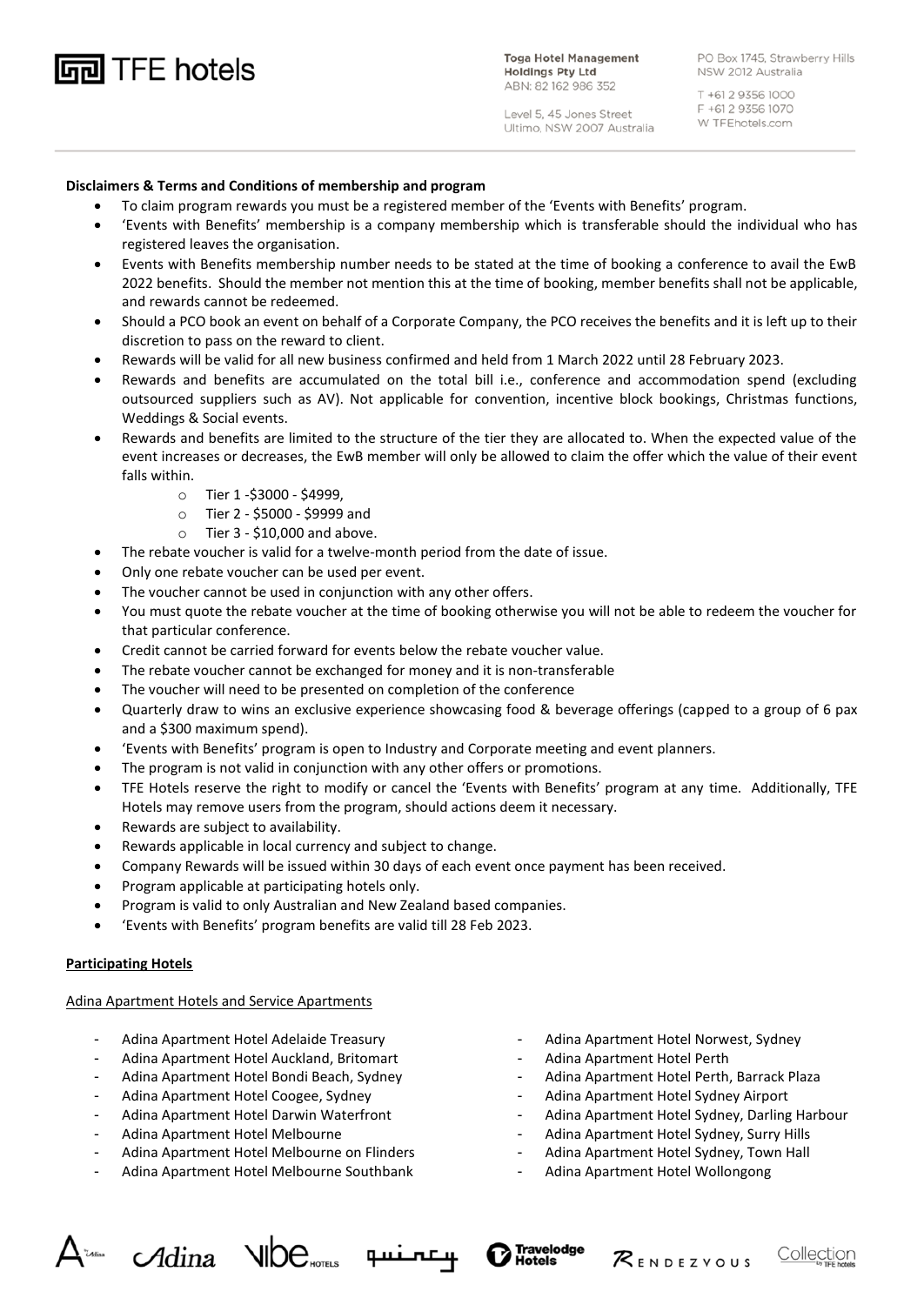

**Toga Hotel Management Holdings Pty Ltd** ABN: 82 162 986 352

Level 5, 45 Jones Street

Ultimo, NSW 2007 Australia

PO Box 1745, Strawberry Hills NSW 2012 Australia

T +61 2 9356 1000 F +61 2 9356 1070 W TFEhotels.com

- Adina Serviced Apartments Canberra Kingston

# TFE Hotels Collection

- Hotel Kurrajong Canberra
- The Savoy on Little Collins

### Travelodge Hotels

- Travelodge Hotel Hobart
- Travelodge Hotel Hobart Airport
- Travelodge Hotel Melbourne, Docklands

### Rendezvous Hotels

- Rendezvous Hotel Melbourne
- Rendezvous Hotel Perth Central

### Vibe Hotels

- Vibe Hotel Canberra Airport
- Vibe Hotel Darwin Waterfront
- Vibe Hotel Gold Coast
- Vibe Hotel Hobart
- Travelodge Hotel Wellington
- Travelodge Resort Darwin
- Rendezvous Hotel Perth Scarborough
- Vibe Hotel Melbourne
- Vibe Hotel North Sydney
- Vibe Hotel Subiaco
- Vibe Hotel Sydney

## **Exempt Hotels**

Adina Apartment Hotel Brisbane, The Calile Hotel Brisbane, The Hotel Britomart Auckland and non-conference hotels are exempt from this program.